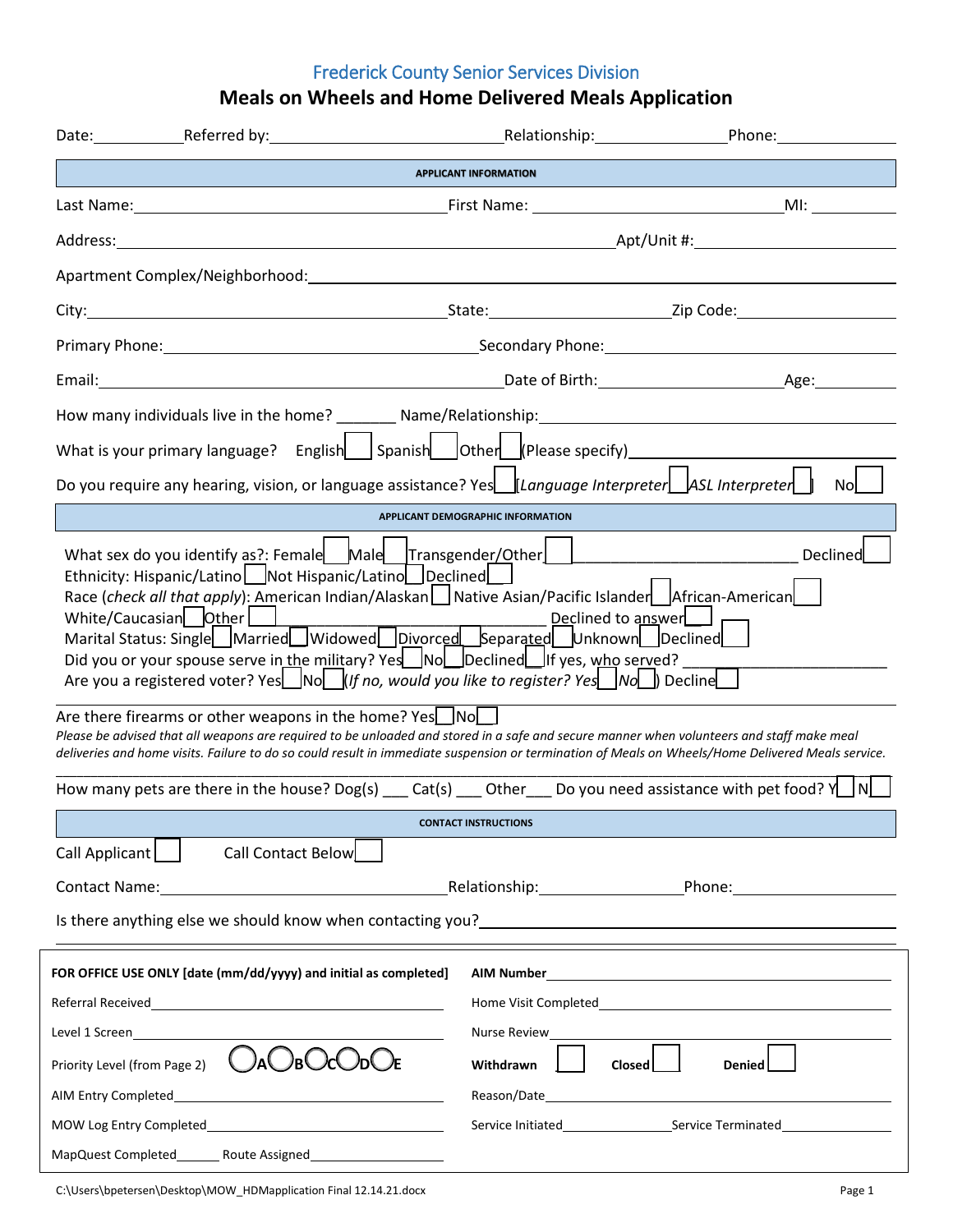**MARYLAND DEPARTMENT OF AGING – FOOD SECURITY SCREEN**

1. If you had groceries available, would you be able to use them to prepare meals?

| $\Box$ Yes (Skip to Question 3) |
|---------------------------------|
| □ No (Go to Question 2)         |

- 2. Do you have reliable help with meal preparation?
	- [ ] Yes (Continue to Question 3)
	- [ ] No (APPLICANT IS **LEVEL A** PRIORITY.) Skip to Page 3

During the last month…

3. How often was this statement true? "The food that I bought just didn't last, and we didn't have money to get more." Staff Notes:

| Often (1 point)     |
|---------------------|
| Sometimes (1 point) |
| Never (0 points)    |

4. How often was this statement true? "We couldn't afford to eat balanced meals."

| $\bigcap$ Often (1 point) |
|---------------------------|
| □Sometimes (1 point)      |
| Never (0 points)          |

5. Did you or other adults in your household ever cut the size of your meals because there wasn't enough money for food?

| Yes, on 3 or more days (1 point)     |
|--------------------------------------|
| $\Box$ Yes, on 1 or 2 days (1 point) |
| $\Box$ No (0 points)                 |

- 6. Did you or other adults in your household ever skip meals because there wasn't enough money for food? Tyes, on 3 or more days (1 point)  $\sqrt{ }$  Yes, on 1 or 2 days (1 point)  $\Box$  No (0 points)
- 7. Did you ever eat less than you felt you should because there wasn't enough money for food?  $\Box$  Yes (1 point)

|  | No (0 points) |  |
|--|---------------|--|
|  |               |  |
|  |               |  |

- 8. Were you ever hungry but didn't eat because you couldn't afford enough food?  $\vert$  Yes (1 point)
	- [ ] No (0 points)

Add the points from Question 3-8 and enter in this blank:

- 9. Are you able to get groceries into your home when you need them?
	- [Yes Select the range this applicant's score from 3-8 fits into: [ ] Score is 0-1 Stop questionnaire – APPLICANT IS **LEVEL E** PRIORITY [ ] Score is 2-6 Stop questionnaire – APPLICANT IS **LEVEL C** PRIORITY [ ] No Select the range this applicant's score from 3-8 fits into: [ ] Score is 0-1 Stop questionnaire – APPLICANT IS **LEVEL D** PRIORITY [ ] Score is 2-6 Stop questionnaire – APPLICANT IS **LEVEL B** PRIORITY

Staff Notes:



Staff Notes: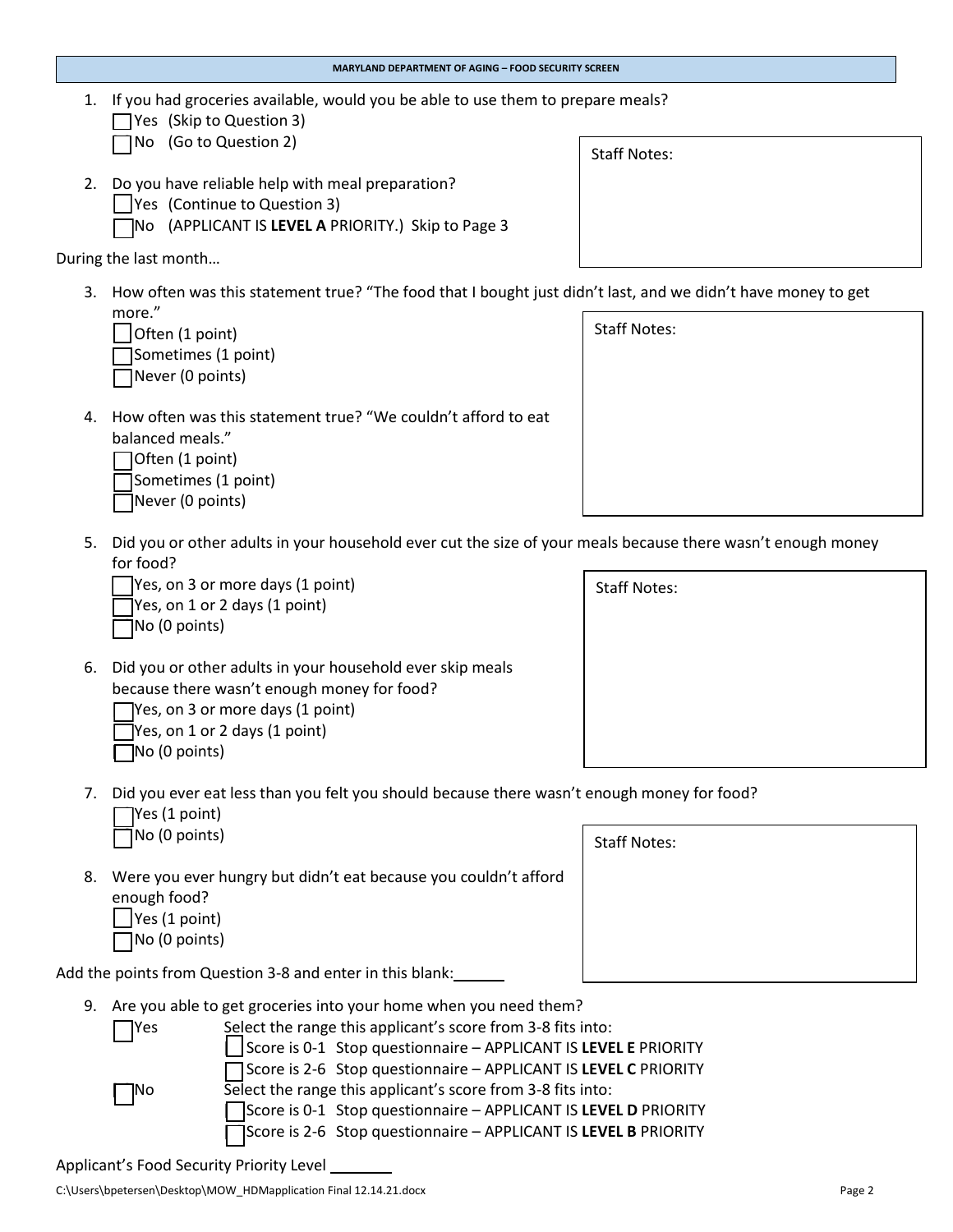|                                      | <b>TRANSPORTATION</b>                   |
|--------------------------------------|-----------------------------------------|
| Do you drive?                        | If so, how often?<br>Yesl<br>INol.      |
|                                      | Purpose?                                |
| Do you use a van service?            | Yesl<br>INol                            |
| Do you depend on public bus service? | <b>No</b><br>Yes                        |
| Do you depend on family and friends? | Yesl<br><b>INol</b>                     |
| Do you depend on a volunteer group?  | If so, what group?<br><b>INO</b><br>Yes |

|                                                 |      | <b>NUTRITION SCREEN</b> |  |
|-------------------------------------------------|------|-------------------------|--|
| Do you have a dietary influenced illness?       | Yes. | No l                    |  |
| Do you eat less than 2 meals per day?           | Yes  | No l                    |  |
| Do you have 3 or more alcoholic drinks per day? | Yes  | No l                    |  |
| Do you eat less than 5 servings of fruits,      | Yes  | No.                     |  |
| vegetables, and dairy products per day?         |      |                         |  |
| Do you have tooth or mouth problems making      | Yes  | No.                     |  |
| it difficult to chew or eat?                    |      |                         |  |
| Do you lack money to buy food on a regular      | Yes  | No.                     |  |
| basis?                                          |      |                         |  |
| Do you usually eat alone?                       | Yesl | No l                    |  |
| Do you use 3 or more prescription and/or over   | Yes  | No.                     |  |
| the counter medications each day?               |      |                         |  |
| Have you lost or gained 10 pounds in the last 6 | Yes. | No.                     |  |
| months without trying?                          |      |                         |  |
| Are you unable to shop for food, cook, or eat   | Yes  | No.                     |  |
| regularly?                                      |      |                         |  |

### Number of Yes answers

- **0-2** Not at nutritional risk.
- **2-5** Moderate risk. Client should discuss with health care provider at next regular visit.
- **6+** High nutritional risk. Referral to health care provider or dietician recommended.

## **Height** \_\_\_\_\_\_ **Weight** \_\_\_\_\_\_

#### **DIET REQUIREMENTS**

|   | Regular Diet (A Heart Healthy diet designed to be low in sodium [1,000 mg], sugar, and fat. This diet is suitable for |  |
|---|-----------------------------------------------------------------------------------------------------------------------|--|
|   | most people, including diabetics who control their condition with diet and medication.)                               |  |
|   | Diabetic Diet/Low Carbohydrate*                                                                                       |  |
|   | Mechanical Soft Diet*                                                                                                 |  |
|   | Low Cholesterol Diet*                                                                                                 |  |
|   | Low Sodium Diet* Rx<br>mg Na                                                                                          |  |
|   | Other*                                                                                                                |  |
| . | . .<br>.                                                                                                              |  |

## **\****A prescription is required from your health care provider. Please note, not all MOW/HDM vendors preparing meals are able to provide prescription diets.*

## Do you have any **severe food allergies**? Please specify

*While every attempt will be made to exclude allergy causing foods, the Frederick County Senior Services Division and the meal vendors are not able to guarantee such food items do not come in contact with, or are included in meals provided to Meals on Wheels/Home Delivered Meals clients. It is an individual meal recipient's responsibility to examine the food provided, and avoid items that may cause an allergic reaction.*

*Please note that Maryland Department of Aging regulations require specific food components be included in the meals provided to Meals on Wheels recipients. This program does not offer individual menu choices or accommodate specific food requests and substitutions.*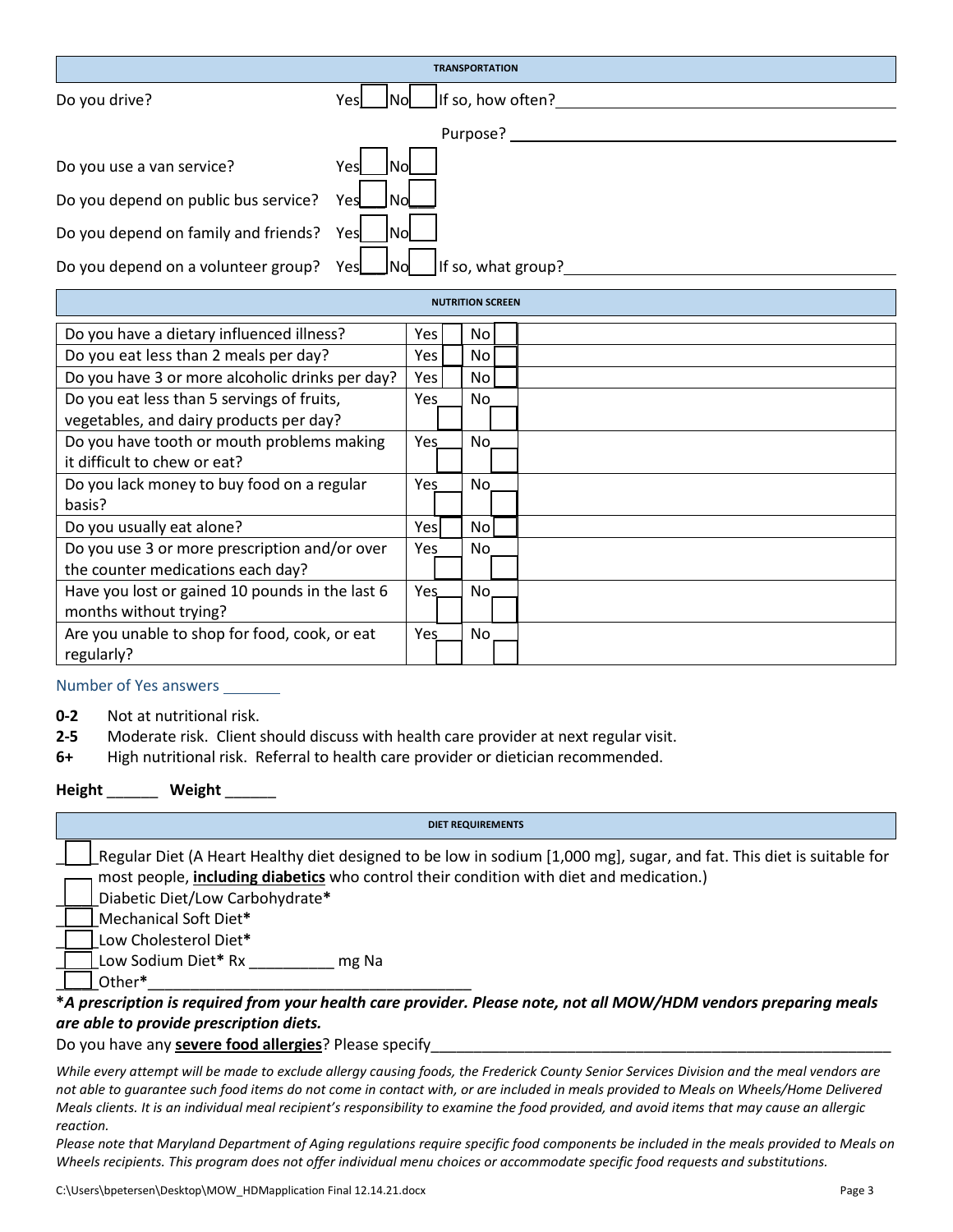| <b>HEALTH CONDITIONS</b> |
|--------------------------|
|                          |

*Check all that apply.*

| Arthritis                                  | Parkinson's Disease               |
|--------------------------------------------|-----------------------------------|
| Cancer                                     | <b>Respiratory Disease</b>        |
| Depression                                 | Seizures                          |
| Dementia                                   | Substance Abuse (Alcohol or Drug) |
| <b>Diabetes</b>                            | Surgery (Recent)                  |
| Developmental/Intellectual Disability      | Stroke                            |
| Falls in the past year<br>Number of Falls: | <b>Tooth or Mouth Problems</b>    |
| <b>Hearing Loss</b>                        | <b>Traumatic Brain Injury</b>     |
| <b>Heart Disease</b>                       | <b>Vision Loss</b>                |
| <b>High Blood Pressure</b>                 |                                   |
| <b>Mental Illness</b>                      |                                   |
|                                            |                                   |
|                                            | <b>ASSISTIVE DEVICES/SERVICES</b> |

| <b>Mobility:</b>                                                                                                        |
|-------------------------------------------------------------------------------------------------------------------------|
| Wheelchair Scooter Walker Cane Crutches Prosthetic device(s) Orthotic device(s)                                         |
| Hearing:                                                                                                                |
| Hearing aid(s) Alerting devices for deaf Video remote interpreter service American Sign Language<br>Amplified telephone |
| Vision:                                                                                                                 |
| Low-vision magnifier Low-vision phone device Braille                                                                    |
|                                                                                                                         |

**MEDICATION**

*Please list all prescription, over-the-counter medications, and supplements.*

| rease not an presemption, over the counter meandations, and supprements.<br><b>Medication</b> | <b>Dosage</b> | <b>Condition being treated</b> | <b>Notes</b> |
|-----------------------------------------------------------------------------------------------|---------------|--------------------------------|--------------|
|                                                                                               |               |                                |              |
|                                                                                               |               |                                |              |
|                                                                                               |               |                                |              |
|                                                                                               |               |                                |              |
|                                                                                               |               |                                |              |
|                                                                                               |               |                                |              |
|                                                                                               |               |                                |              |
|                                                                                               |               |                                |              |
|                                                                                               |               |                                |              |
|                                                                                               |               |                                |              |
|                                                                                               |               |                                |              |
|                                                                                               |               |                                |              |
|                                                                                               |               |                                |              |
|                                                                                               |               |                                |              |
|                                                                                               |               |                                |              |
|                                                                                               |               |                                |              |
|                                                                                               |               |                                |              |
|                                                                                               |               |                                |              |
|                                                                                               |               |                                |              |

*If you need more room-please attach separate page.*

## **Primary Health Care Provider**

| Name    | Specialty      |
|---------|----------------|
| Address | City/State/Zip |
| Phone   | Fax            |